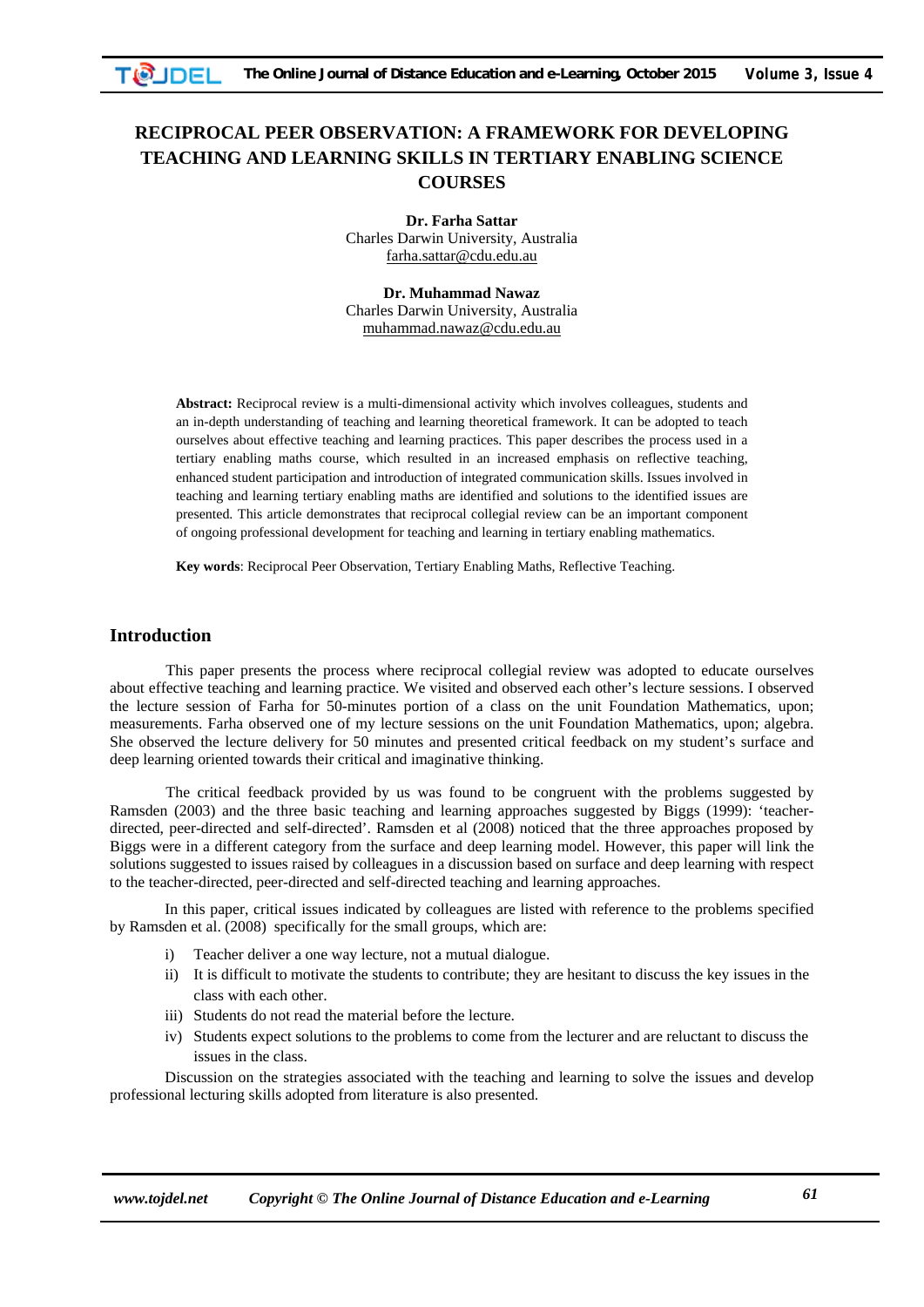## **Issues: Observations**

## **Observed Session 1: Measurements**

I attended Nawaz's lecture on the unit Foundation Mathematics, upon; measurements. During the portion of the class attended I looked for evidence to answer each of the three critical questions (Biggs, 1999 and Ramsden, 2003) and recorded the evidence along with suggestions of how Nawaz could move towards the desired states embedded in his questions. I sat in the back row of the lecture theatre in order to have a full view of the class to observe the students' activities.

The lecture room was big enough for 40 students; about 25 students were present in the lecture. The lecture room was designed like a rectangle where the stage was very open with lots of moving space. The students sat predominately at the front of the lecture room and were well scattered in the three portions of the class room. Farha stood behind a dais operating a computer to move through PowerPoint slides that were projected onto a large screen behind her. She was observed to be static in her position though there was space to move in the class room.

The performances of understanding (Biggs, 2003), was considered as a fundamental instrument in this exercise. Following points were noticed during Farha's lecture that could be considered to improve the performances of understanding of the students:

- i) Nawaz was very relaxed and composed for the lecture, but she could not project it towards the students to pass that relaxed and calm attitude to them.
- ii) Nawaz's voice was clear and audible for all students in the lecture.
- iii) Nawaz realised that she had a strong Asian accent and hence tactically she spoke slowly, though some of her sentences became quite long and by the end of the sentence some students could not keep up with the communication.
- iv) Nawaz avoided any slang but could not resist using some Australian words which may have confused some international students.
- v) In the big lecture room with the students seated wide spread she maintained a good eye contact and gave the message that she was in touch with each student. If Farha maintained the eye contact by presenting flexibility and moving around the class, then the student would have felt more relaxed and progressed with their performances of understanding.

In short, Nawaz's lecture was a good session of passing knowledge to the students and she succeeded in creating a communication relationship with her students. However, by injecting some relaxation in the class atmosphere he would have been able to make the students more confident to participate and reach the 'relational' outcome of SOLO taxonomy pointed out by Biggs and Collins (1982), and Approach C from the teaching approaches presented by Trigwell, Prosser and Waterhouse (1999).

It was observed that Nawaz wanted to take the students ahead of the slides and discuss the practical work, but whenever he posed a basic question about the concepts 'on the slide' the students became quite. He aimed to achieve the Approach C from Trigwell, Prosser and Waterhouse (1999), or at least the multistructural outcome of the SOLO taxonomy. But the students were not willing, or not prepared, or not motivated to go on to that level and they kept the lecture at Approach B with a unistructural outcome respectively.

Regarding the motivating factor, Nawaz could move around the class and illustrate flexibility in her attitude so that students could feel encouraged to throw in their ideas and contribute in the class. It was observed that the students were nervous or scared to say something assuming that they might be wrong. When Nawaz asked questions which he used as an effective tool to motivate the students, a sudden pause was observed. Then he had to rely on some specific few students who were confident to give their answers. Nawaz received all answers positively and provided productive feedback, even if the answers were distant from the expected response. It is advised that Nawaz could create a more personalised atmosphere in the class where students could see him more approachable.

Nawaz offered full support to the students who were participating and sometimes it felt as if there was a discussion among a class within the class. He tried to bring other students in the discussion and even directed his questions face-to-face towards the 'non-speakers' but they chose silence and Nawaz had to go back to the 'speakers' to continue with the delivery and flow of the lecture. Then he would go back to his presentation and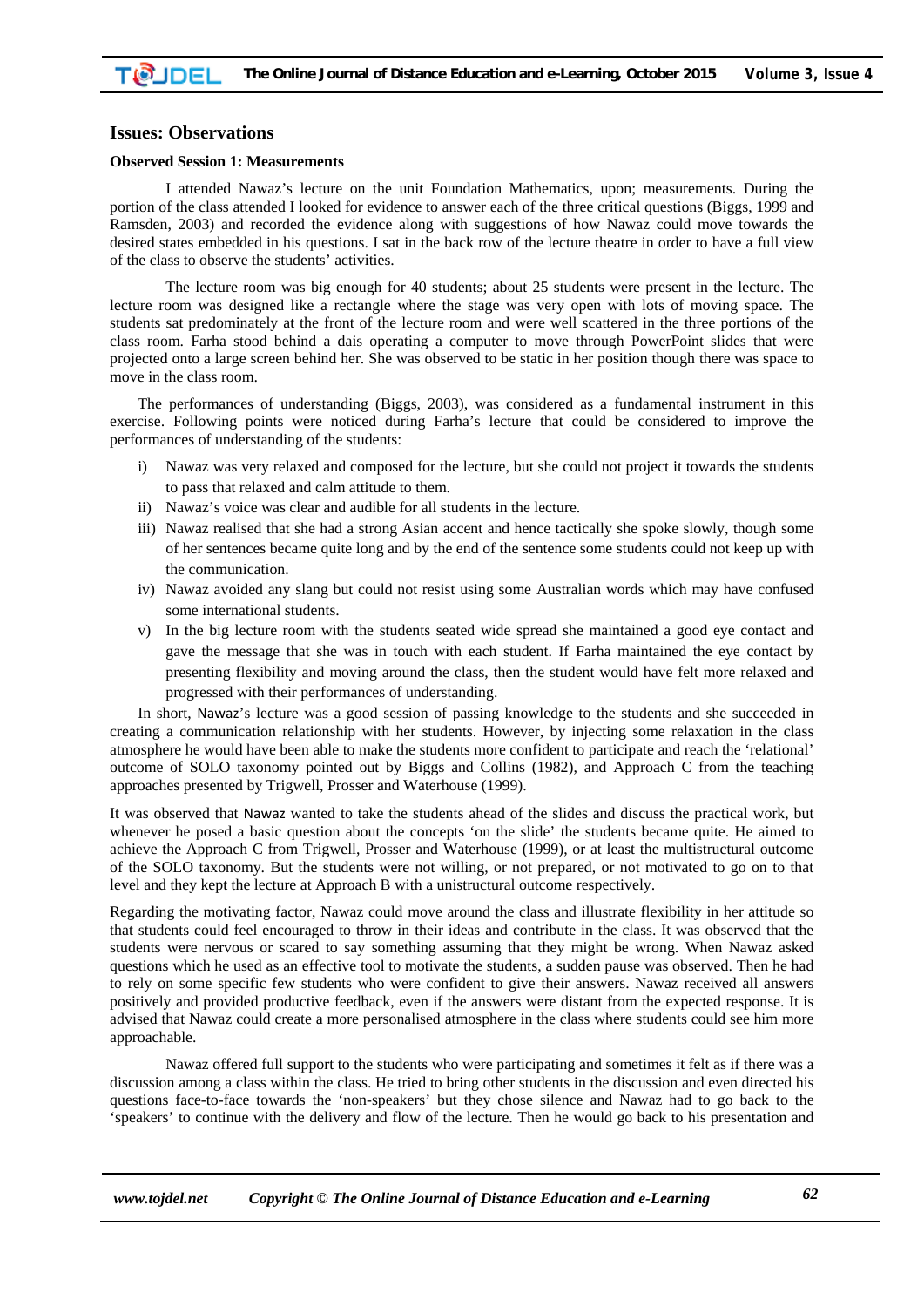explain the topics with examples to improve the thinking skills of the students. But the lack of participation did not provide any valid evidence of this happening.

#### **Observed Session 2: Trinometery**

Nawaz observed one of my lecture sessions on the unit 'Foundation Mathematics' upon; algebra. He observed the lecture delivery for 50 minutes and presented critical feedback on my student's surface and deep learning oriented towards their critical and imaginative thinking. Apparently, there was similarity between the problems identified by Ramsden (2008) and the issues raised by Nawaz. The issues raised by Nawaz based on his observation of the teaching session on algebra are as follows:

- i) Nawaz observed that I was lecturing about the basic concepts of algebra to prepare the students for more complex and applicable real world problems. In Nawaz's observations my pedagogy was similar to Approach B described by Trigwell, Prosser and Waterhouse (1999), or the uni-structural outcome in the SOLO taxonomy pioneered by Biggs and Collins (1982), further illustrated by Biggs and Tang (2007).
- ii) Nawaz reported that I had to spend more time explaining the background and foundation of each topic since most students had not read the lectures' study material before the class. Reason for these laps in reading the study material was the distribution of the study material. Though Power point slides and part of study material was on Learnline site and was available in the form of a study guide too. But some practice questions were (outsourced) on other mathematical portals and websites. Moreover, I observed the lack of coherence in the material linked to the recommended text books. Hence I had to redesign the slides to cover the gap between the various study resources.
- iii) Students were generally hesitant to talk in the class. I was asking them many conceptual questions to assess their level of understanding of the topic. The students avoided debate among them and let me explain the topics and answer the questions. Farha mentioned, I was floating the questions throughout the class and received some answers. I eventually acknowledged all answers and then gave my version of the right answer without saying who was right and who was wrong. Farha also thought that the lecture room was not of appropriate size as compared to the number of students. Bigger room was needed while available room was not sufficient to provide a nice environment for teaching and learning.
- iv) Nawaz in his feedback pointed out one student, sitting in the front row, apparently dominated the class. Nawaz thought that when I asked any question, this student was quick to respond, even if he did not know the real answer. There could be a possibility that other students did not contribute since they did not want to counter or challenge his response. I had to realise that as he was among the very few vocal students in the class, her willingness to respond could be used as an ice breaker and to motivate the class to converse and generate different ideas and thoughts regarding the same topic. This point leads to another issue encountered in teaching in the class and that is the seating arrangement of the students. As flagged earlier, the Orange 4, level 2 in a small room, probably did not facilitate the learning practice of the students (McInerney & Liem, 2008). Small room was congested and students' self-selected seating arrangements, generally positioning them toward the back of the room, was not conducive to effective communication with me or with each other during the lectures.
- v) The above mentioned issues from Nawaz are in line with the last problem suggested by Ramsden (2008), i.e., students expect solutions to the problems to come from the lecturer and are reluctant to discuss the issues in the class.
- vi) The students developed a feeling that they could conveniently sit in the class without preparing and participating. Probably I was fulfilling their hope that if they were silent then I would come up with the answer, almost assuming that it was part of my job as the lecturer (Biggs & Tang, 2007; Day, 2000).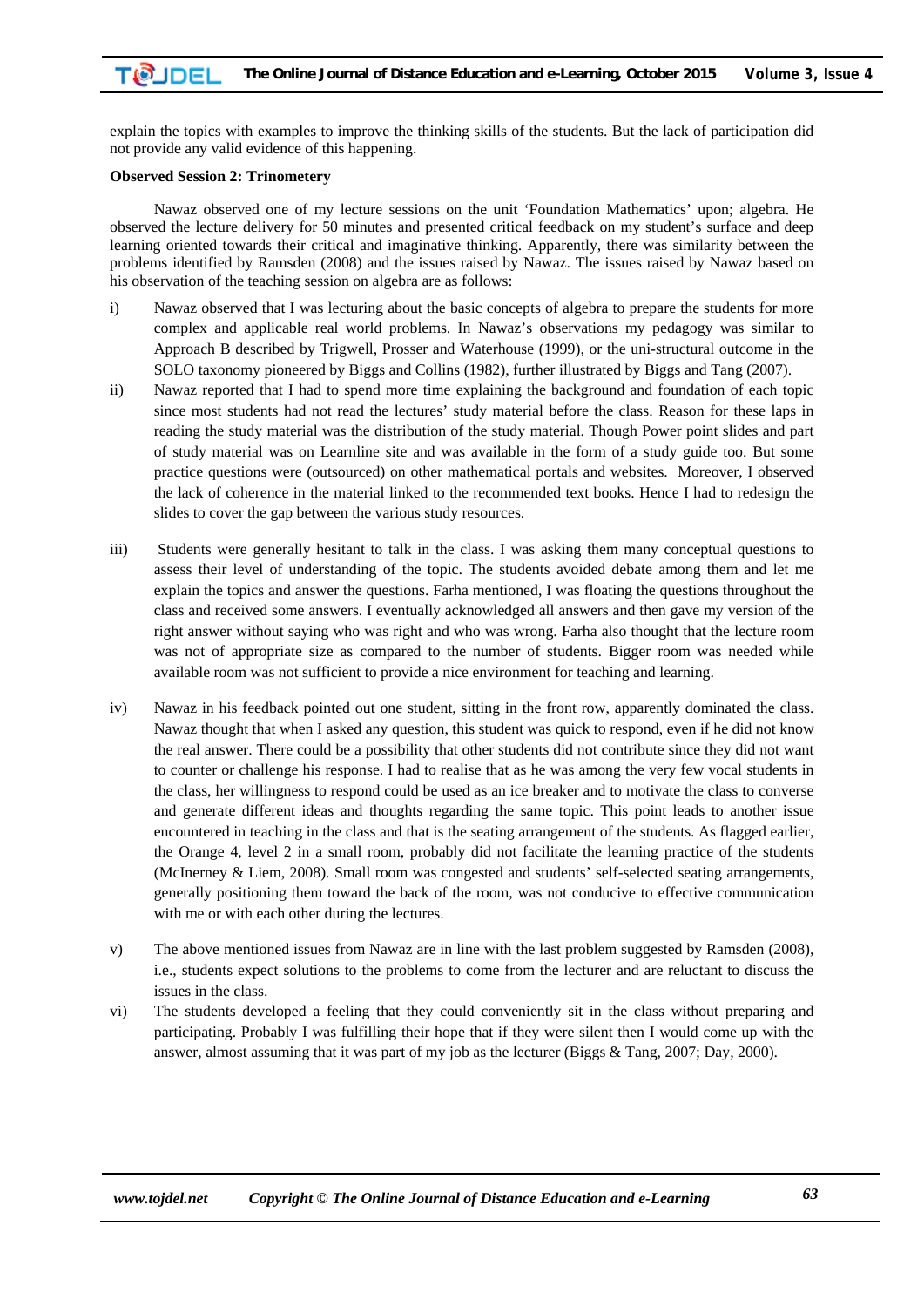### **Solutions: Suggestions for Improvement**

Based on contemporary literature on teaching and learning, the following solutions are suggested to help address issues about our teaching.

- i) In order to teach more effectively the basic concepts of algebra and measurements to make the lecture more structured and deliverable, we adopted the advice from literature suggesting linking the objectives of the lecture with some tasks for the students that would motivate them to be prepared before a lecture (Biggs, 1999; Trigwell et al., 1999). We decided to use the on-line teaching supports in Learnline to inform the students about the material to be discussed in the upcoming lecture. We posted a brief activity on the 'Discussion Board' in Learnline connected to the subject. For example, before the 'Volume and area calculations' lecture we posted an activity asking students to login to the learnline watch the youtube recorded lecture for relevant topic and complete the worksheet attached. For this activity students had to read the relevant chapters of the study guide and apply the knowledge. Few students posted their thoughts on Learnline and we gave some constructive feedback that motivated other students who started working on the activity and posted their online solutions. Regular monitoring of their performance improved their involvement and quality of the work (Biggs & Tang, 2007).
- ii) There are many models presented in the literature that suggest various approaches to improve the interaction of students in a classroom. However, we found that the discussion on students' surface and deep learning (Marton & Saljo, 1976) leading to their critical and imaginative thinking (Dearing, 1997; Gokhale, 1995) was the most effective choice to improve interaction. Moreover, since our students were learning Mathematical concepts, we thought they should be encouraged to have deep learning and be creative and critical in their observations to be successful in solving reaI world problems followed the strategy of using more examples (Biggs, 1999; Jones, 1978). We tried to make the material more interesting by doubling the number of examples linked to the topic. Another suggestion from Jones (1978) that we abided by was the assumption that we were sitting among our students in the class. This assumption enabled us to see ourselves sitting among the students; so we could set the pitch and tone of our voice and connect the topic with practical examples and the real world problems. We would also assess our own needs and preferences as a student from a lecture and lecturer, then while teaching we would endeavour to fulfil those needs and preferences. In order to enhance the class participation of the students, rather than only floating questions, we started to ask students specifically to answer the questions. Before implementing this idea, we made sure that we knew the first names of all our students. Then we started a discussion and asked a question to assess the background knowledge of the students, or their pre-class reading, then we would not say: "can any body answer this question". we would pinpoint at a student 'James or Muhiza' to discuss their thoughts related to the question or the topic. We would keep acknowledging the responses and continued to ask the question from various students until we thought a saturation of the ideas was achieved. At that point, we would present our concluding remarks and explain the topic linking our discussion to all answers deliberated by the students.
- iii) The above solution elaborated how we improved the students' participation and contribution in the lectures. We re-strategise the approach to inspire them to be ready and prepared before coming to our lectures. This plan was useful to improve the peer review among the students during the individual class presentations (Hutchings & Shulman, 1999). In earlier tutorials students didn't respond to the solutions by individual students, they all waited for us to give the feedback after each worked solutions. Based on the literature we changed our approach and asked the students to assess the solutions of their own colleagues (Biggs & Tang, 2007; Day, 2000; Hutchings, 1996). This exercise helped the students to broaden their understanding of Mathematical concepts regarding shapes and algebra. This practice also encouraged competition among the students to perform better as they knew the assessment would be thoroughly and objectively conducted by their own colleagues and friends.
- iv) The next issue we had to deal with was the academic effectiveness of the material provided with the unit. The study material consisted study guide, recorde lectures, revision questions and practice websites. All this material created confusion in the minds of the students due to its incoherence. The literature was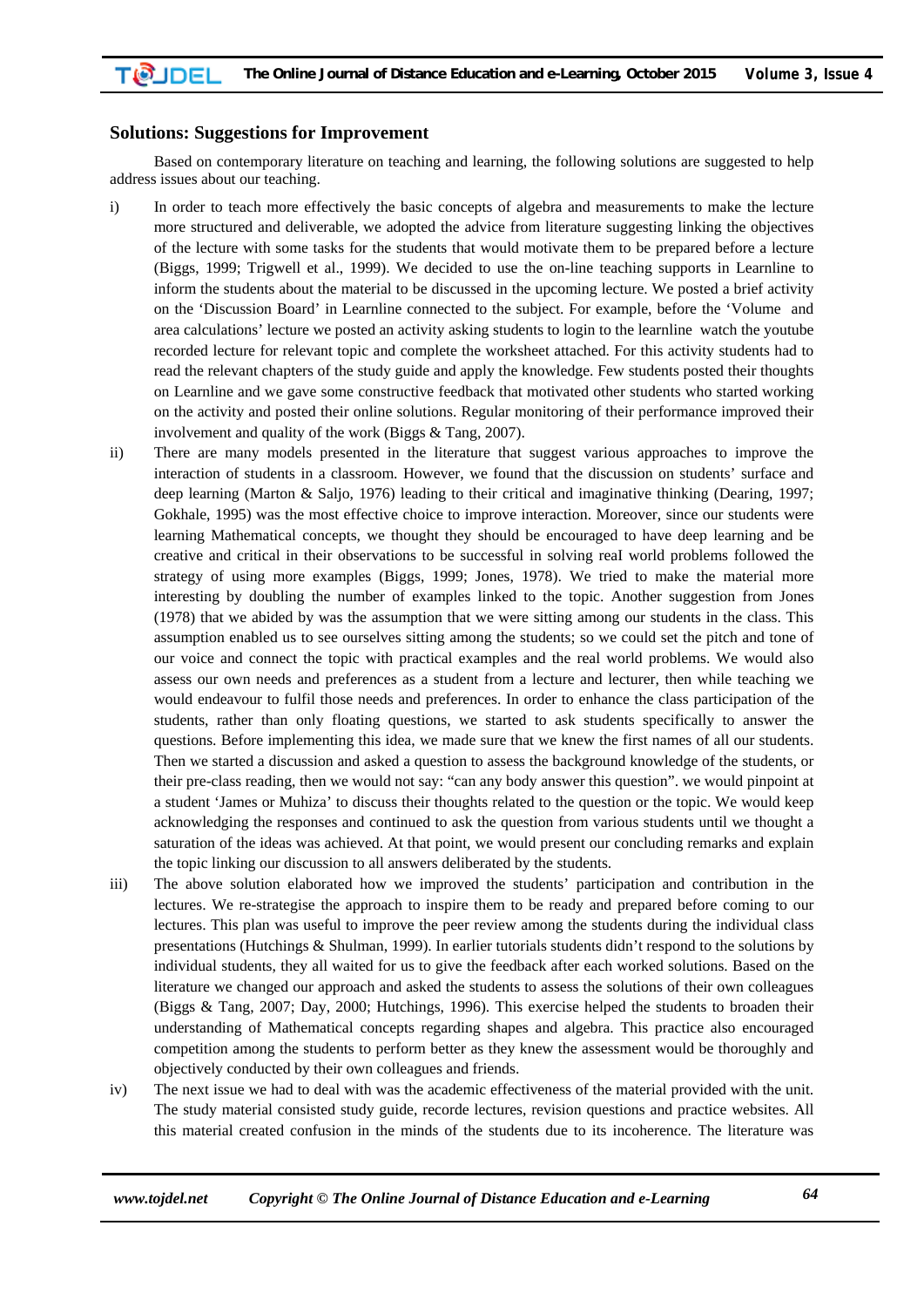consulted and some ideas emerged to help the students in compiling and setting the material in an order most suitable for their learning (McInerney & Liem, 2008; Trigwell et al., 1999; Gokhale, 1995). Following the strategies presented by these authors we went back to the desired outcomes or study objectives of this unit. Then we started to link each objective with various study material and practice question used for this unit by dividing the unit into topics and weekly learning material.

- **v**) Since Nawaz had pointed out the dominance of a single student in the class, I tried to keep a balance among all students and their participation in the lecture. I tried to use interactive engagement of students (Hake, 1998) by involving them in classroom activities. Adhering to the reflections of Biggs (1999) and Gokhale (1995), I reset the class atmosphere by changing the position of the tables and discipline by calling their names for involvement. After further observations I noted that this particular student used to speak up without raising her hands assuming that he had the best opinions. I made an announcement in the class that all students are equal, I facilitate all students to speak and participate in the lecture and it is my job to ensure that each student gets equal opportunity to contribute. Hence, I declared that when I ask a question of the students, or if any student has a question for me, then before speaking up the student or students will have to raise their hands. Then if I saw more than one hand being raised then I could choose which student should speak first. It also gave me more authority in managing the flow of discussion among the students since I knew what perspectives would be presented by various students. The particular student tried to say something whenever she got a chance, but I insisted upon her not to speak without raising her hand, which eventually became a norm in my lecture sessions. In view of the concern with class seating; the classical (Jones, 1978; Marton & Saljo, 1976) and modern literature (McInerney & Liem, 2008) was studied. The geographic structure of the room did not allow the students to sit in a semicircle or a half square, so I had arranged a bigger room and ask students to move towards the front seats. Shifting in a bigger room has created a comfortable environment in the classroom. I also informed the students that sitting in the front seats will improve the communication between me and them, and it will increase the opportunities for equal contribution from the whole class.
- **vi)** Considering the problems with the structure and layout of unit content and the clutter of information on Learnline we endeavoured to transform this site to a more user friendly layout. This problem of information available in different sections or windows of a course website has been identified in the literature on online education (Peltier, Drago & Schibrowsky, 2003; Laurillard, 2002). One of the solutions suggested by these authors is to remove the clutter and collect the useful information in minimum space on the website. The suggestion from Biggs and Tang (2007) was also adopted to put ourselves in the place of our students when accessing the material. This strategy helped us to see the website as a student might see it so that we could finalise the material based on our requirements as the 'student'.

One major change that we brought into our learnline unit was to place all important material under one page 'Learning Materials' and in one space for a specific week, students often find this very helpful. This helped the students to access all the material for a specific week by minimum clicks on the learnline.

# **Conclusion**

The visits and observations to each other's lectures provided more critical insights to the teaching and learning system prevailing in our lecture sessions. We have listed the identified problems and analysed them with reference to the literature. Then we found the solutions for these problems from the relevant literature, applied them in our lectures and have presented them in this paper. The practice of teaching and learning adopting reciprocal collegial review taught us to objectively identify the vital problems faced in teaching and learning, and their possible solutions. We strongly recommend this practice to improve the quality of teaching learning for better education.